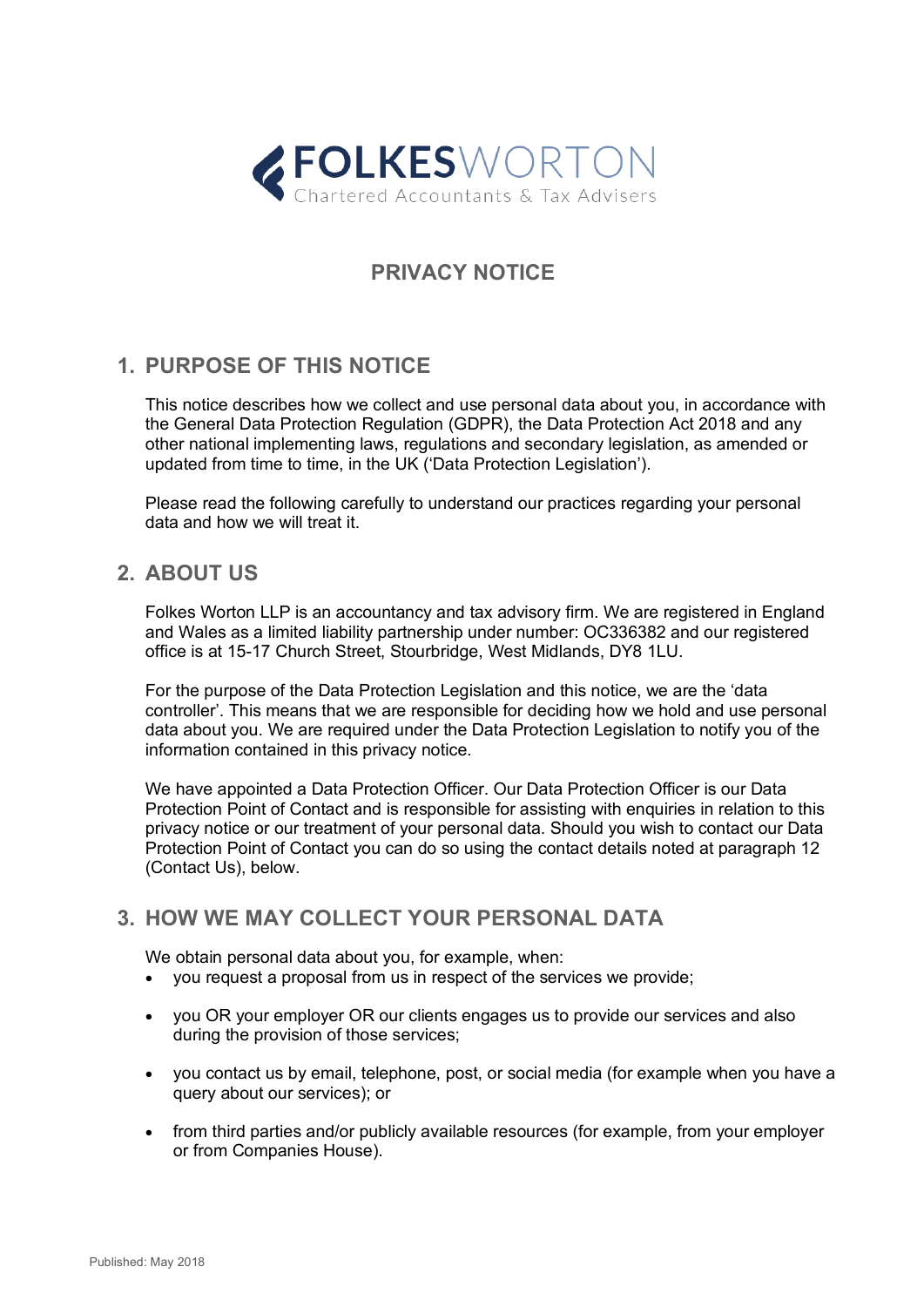## **4. THE KIND OF INFORMATION WE HOLD ABOUT YOU**

The information we hold about you may include the following:

- your personal details (such as your name and/or address);
- details of contact we have had with you in relation to the provision, or the proposed provision, of our services;
- details of any services you have received from us;
- our correspondence and communications with you;
- information about any complaints and enquiries you make to us;
- information from research, surveys, and marketing activities;
- Information we receive from other sources, such as publicly available information, information provided by your employer OR our clients or information from our member network firms.

## **5. HOW WE USE PERSONAL DATA WE HOLD ABOUT YOU**

We may process your personal data for purposes necessary for the performance of our contract with you OR your employer OR our clients and to comply with our legal obligations.

We may process your personal data for the purposes necessary for the performance of our contract with our clients. This may include processing your personal data where you are an employee, subcontractor, supplier or customer of our client.

We may process your personal data for the purposes of our own legitimate interests provided that those interests do not override any of your own interests, rights and freedoms which require the protection of personal data. This includes processing for marketing, business development, statistical and management purposes.

We may process your personal data for certain additional purposes with your consent, and in these limited circumstances where your consent is required for the processing of your personal data then you have the right to withdraw your consent to processing for such specific purposes.

Please note that we may process your personal data for more than one lawful basis depending on the specific purpose for which we are using your data.

#### **Situations in which we will use your personal data**

We may use your personal data in order to:

- carry out our obligations arising from any agreements entered into between you OR your employer OR our clients and us (which will most usually be for the provision of our services);
- carry out our obligations arising from any agreements entered into between our clients and us (which will most usually be for the provision of our services) where you may be a subcontractor, supplier or customer of our client;
- provide you with information related to our services and our events and activities that you request from us or which we feel may interest you, provided you have consented to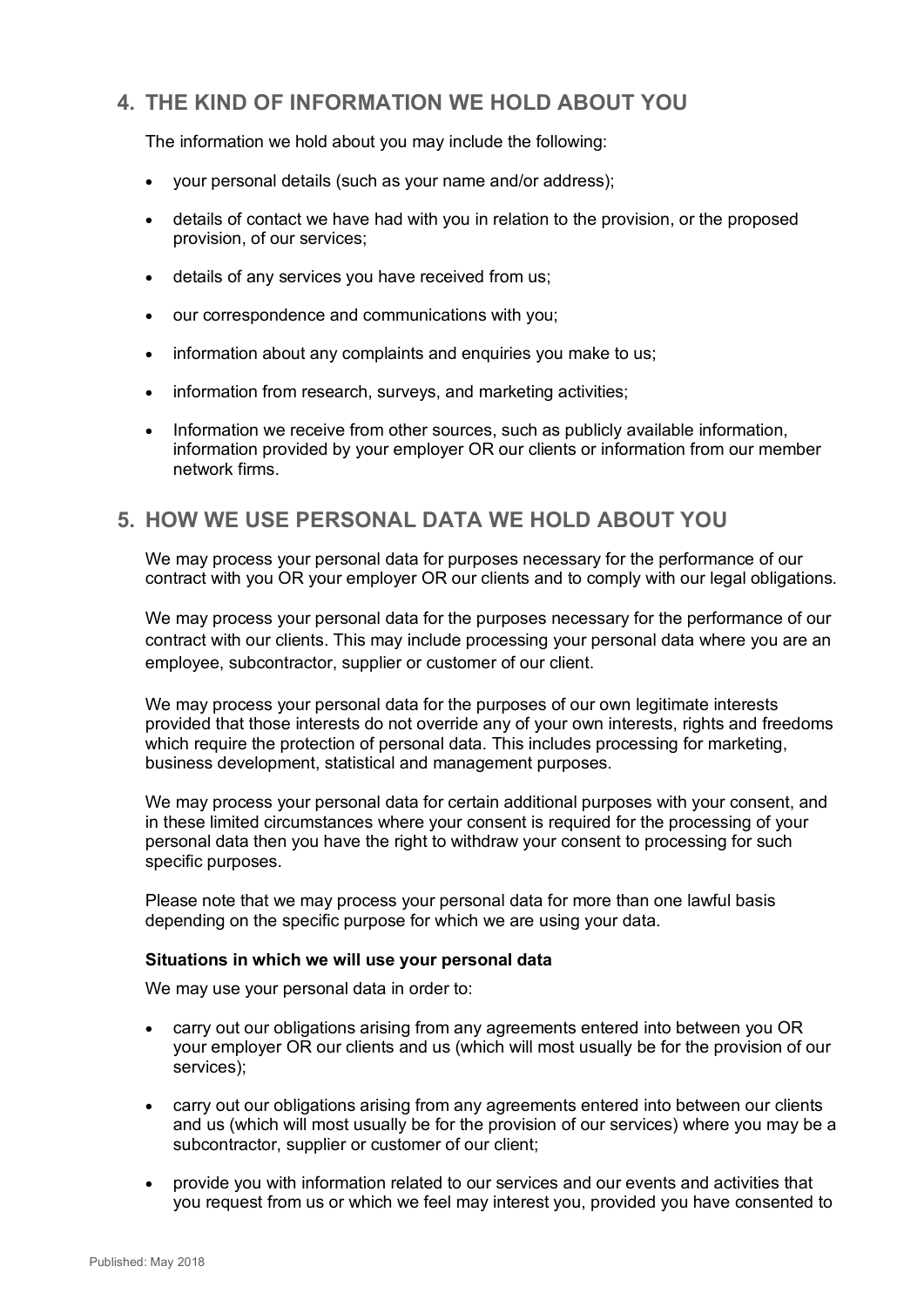be contacted for such purposes;

- seek your thoughts and opinions on the services we provide; and
- notify you about any changes to our services.

In some circumstances we may anonymise or pseudonymise the personal data so that it can no longer be associated with you, in which case we may use it without further notice to you.

If you refuse to provide us with certain information when requested, we may not be able to perform the contract we have entered into with you. Alternatively, we may be unable to comply with our legal or regulatory obligations.

We may also process your personal data without your knowledge or consent, in accordance with this notice, where we are legally required or permitted to do so.

#### **Data retention**

We will only retain your personal data for as long as is necessary to fulfil the purposes for which it is collected.

When assessing what retention period is appropriate for your personal data, we take into consideration:

- the requirements of our business and the services provided;
- any statutory or legal obligations;
- the purposes for which we originally collected the personal data;
- the lawful grounds on which we based our processing:
- the types of personal data we have collected:
- the amount and categories of your personal data; and
- whether the purpose of the processing could reasonably be fulfilled by other means.

#### **Change of purpose**

Where we need to use your personal data for another reason, other than for the purpose for which we collected it, we will only use your personal data where that reason is compatible with the original purpose.

Should it be necessary to use your personal data for a new purpose, we will notify you and communicate the legal basis which allows us to do so before starting any new processing.

### **6. DATA SHARING**

#### **Why might you share my personal data with third parties?**

We will share your personal data with third parties where we are required by law, where it is necessary to administer the relationship between us or where we have another legitimate interest in doing so.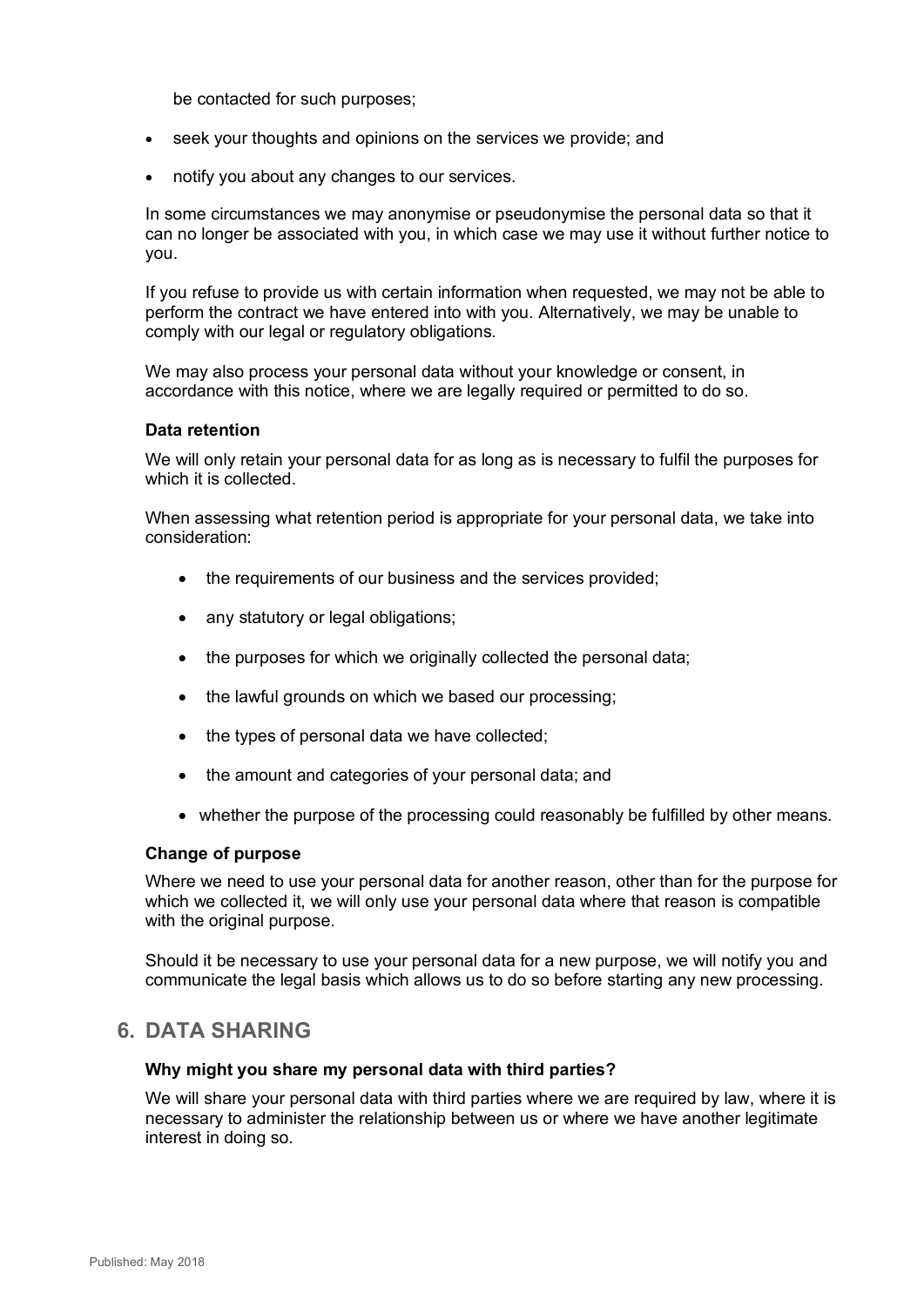#### **Which third-party service providers process my personal data?**

"Third parties" includes third-party service providers and other entities within our group OR the members of our firm's network. The following activities are carried out by third-party service providers: IT services, professional advisory services, administration services, marketing services and banking services.

All of our third-party service providers are required to take commercially reasonable and appropriate security measures to protect your personal data. We only permit our third-party service providers to process your personal data for specified purposes and in accordance with our instructions.

#### **What about other third parties?**

We may share your personal data with other third parties, for example in the context of the possible sale or restructuring of the business. We may also need to share your personal data with a regulator or to otherwise comply with the law.

### **7. TRANSFERRING PERSONAL DATA OUTSIDE THE EUROPEAN ECONOMIC AREA (EEA)**

We will not transfer the personal data we collect about you outside of the EEA.

### **8. DATA SECURITY**

We have put in place commercially reasonable and appropriate security measures to prevent your personal data from being accidentally lost, used or accessed in an unauthorised way, altered or disclosed. In addition, we limit access to your personal data to those employees, agents, contractors and other third parties who have a business need to know. They will only process your personal data on our instructions and they are subject to a duty of confidentiality.

We have put in place procedures to deal with any suspected data security breach and will notify you and any applicable regulator of a suspected breach where we are legally required to do so.

## **9. RIGHTS OF ACCESS, CORRECTION, ERASURE, AND RESTRICTION**

#### **Your duty to inform us of changes**

It is important that the personal data we hold about you is accurate and current. Should your personal information change, please notify us of any changes of which we need to be made aware by contacting us, using the contact details below.

#### **Your rights in connection with personal data**

Under certain circumstances, by law you have the right to:

- Request access to your personal data. This enables you to receive details of the personal data we hold about you and to check that we are processing it lawfully.
- Request correction of the personal data that we hold about you.
- Request erasure of your personal data. This enables you to ask us to delete or remove personal data where there is no good reason for us continuing to process it. You also have the right to ask us to delete or remove your personal data where you have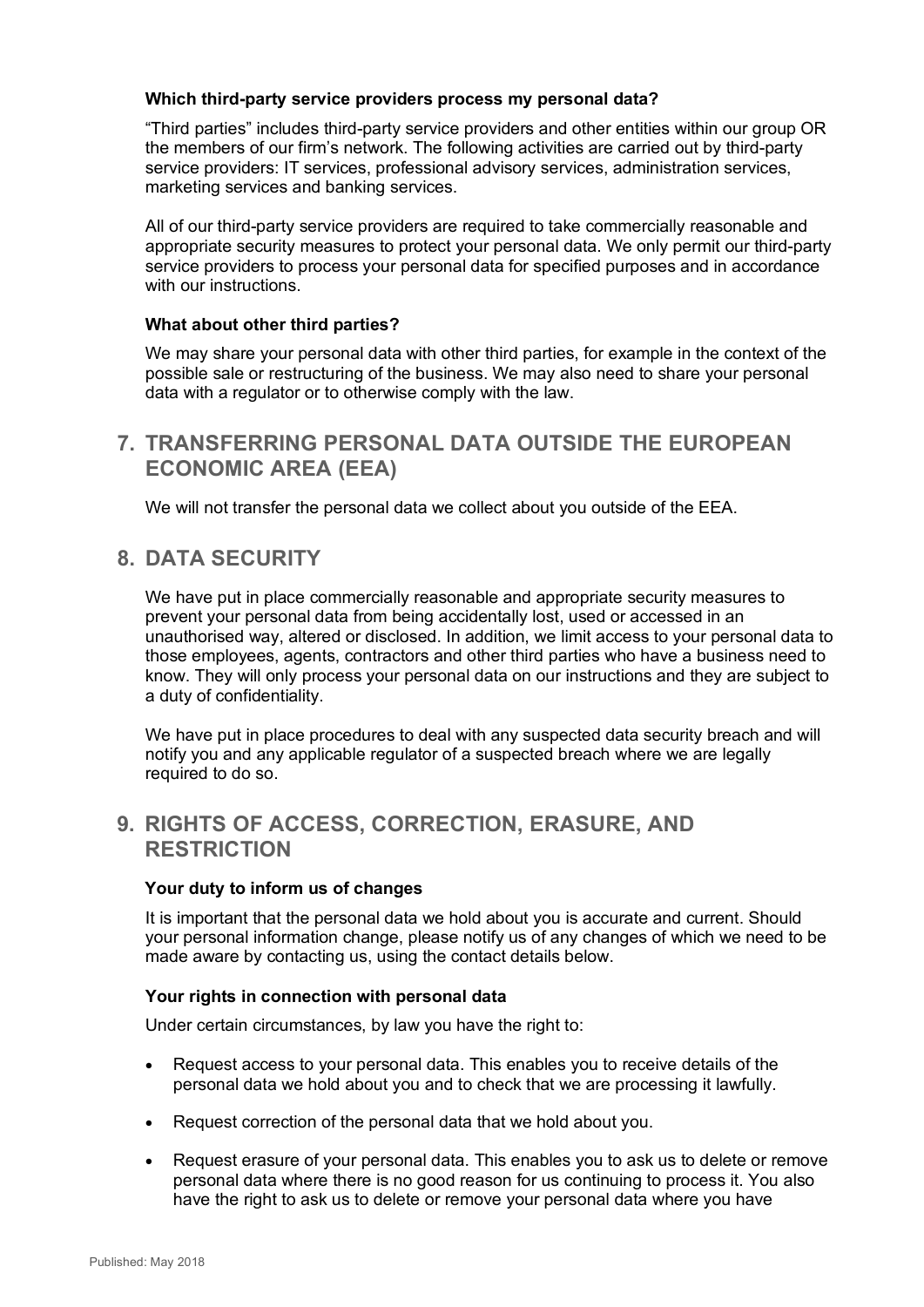exercised your right to object to processing (see below).

- Object to processing of your personal data where we are relying on a legitimate interest (or those of a third party) and there is something about your particular situation which makes you want to object to processing on this basis. You also have the right to object where we are processing your personal information for direct marketing purposes.
- Request the restriction of processing of your personal data. This enables you to ask us to suspend the processing of personal data about you, for example if you want us to establish its accuracy or the reason for processing it.
- Request the transfer of your personal data to you or another data controller if the processing is based on consent, carried out by automated means and this is technically feasible.

If you want to exercise any of the above rights, please contact our Data Protection Officer.

You will not have to pay a fee to access your personal data (or to exercise any of the other rights). However, we may charge a reasonable fee if your request for access is clearly unfounded or excessive. Alternatively, we may refuse to comply with the request in such circumstances.

We may need to request specific information from you to help us confirm your identity and ensure your right to access the information (or to exercise any of your other rights). This is another appropriate security measure to ensure that personal information is not disclosed to any person who has no right to receive it.

### **10. RIGHT TO WITHDRAW CONSENT**

In the limited circumstances where you may have provided your consent to the collection, processing and transfer of your personal data for a specific purpose (for example, in relation to direct marketing that you have indicated you would like to receive from us), you have the right to withdraw your consent for that specific processing at any time.

Once we have received notification that you have withdrawn your consent, we will no longer process your personal information (personal data) for the purpose or purposes you originally agreed to, unless we have another legitimate basis for doing so in law.

## **11. CHANGES TO THIS NOTICE**

Any changes we may make to our privacy notice in the future will be notified to you via email and published on our website.

This privacy notice was last updated on  $15<sup>th</sup>$  May 2018.

### **12. CONTACT US**

If you have any questions regarding this notice or if you would like to speak to us about the manner in which we process your personal data, please contact our *Data Protection Point of Contact* Tom Meredith:

> Telephone: 01384 376964 Email: tm@fwca.co.uk